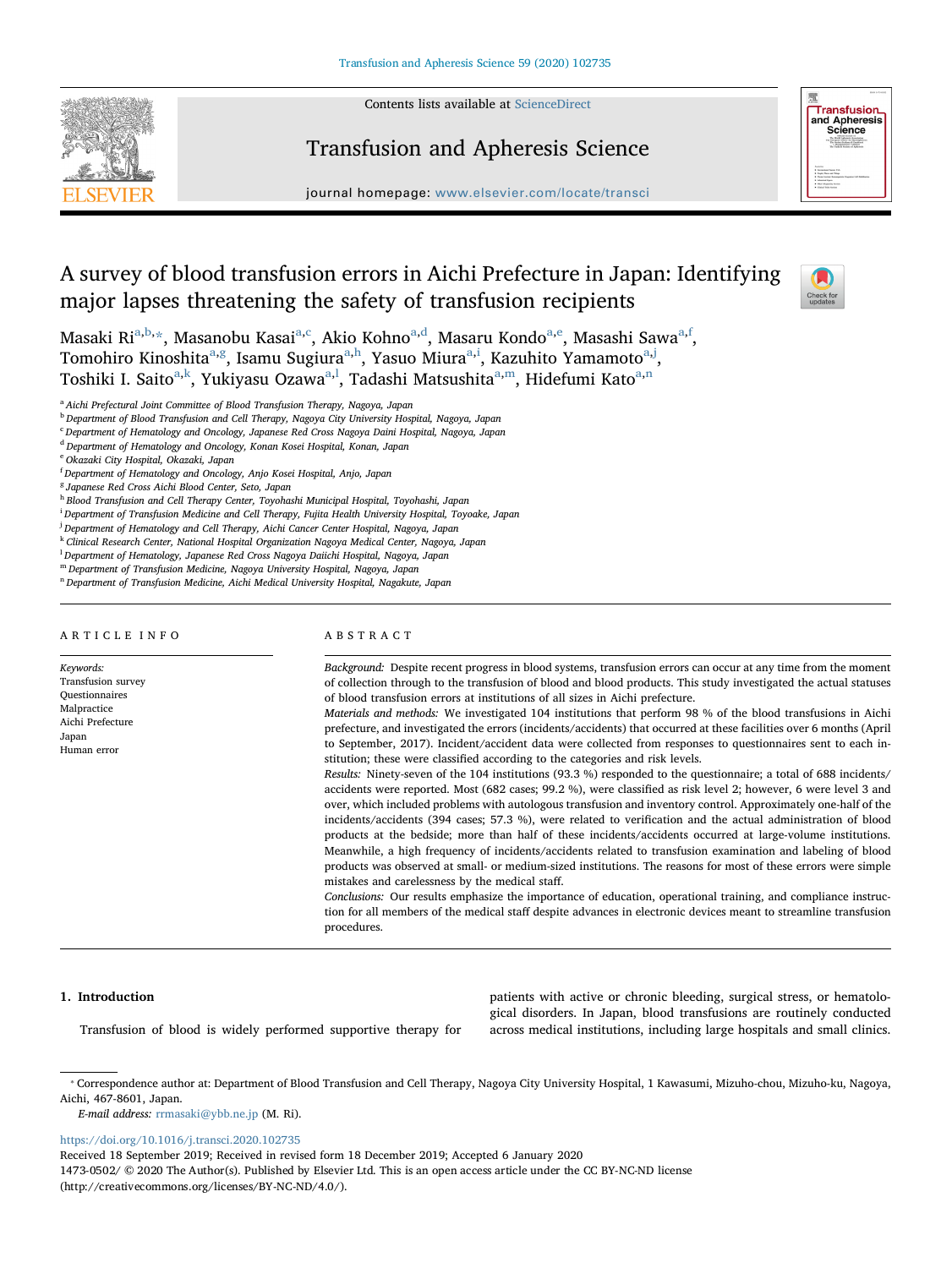However, inappropriate management of a blood transfusion carries a high risk of causing a life-threating accident in a recipient. Policies and guidelines related to blood transfusions have been established by the Ministry of Health, Labor, and Welfare (MHLW) of Japan [\[1,](#page-5-0)[2\]](#page-5-1), and used as a reference for the blood transfusion treatment system in each hospital. These guidelines include two scopes, the safety procedures of transfusion medicine and the appropriate use of blood products, thereby focusing on the prevention of side effects triggered by immature blood transfusion systems. These guidelines also recommend the use of blood products based on clinical evidence and transfusion triggers for each disease, such as active or chronic bleeding and hematological disorders, and have wide acceptance in most of the institutions handling blood transfusions. In the last decade, due to the establishment of policies and guidelines, the approach to transfusionrelated adverse events have improved, and serious mistransfusions, such as ABO-incompatible transfusion and patient identification errors, have been reduced with the aid of advanced information technology. However, human errors of any dimension in transfusions, reported as incidents and accidents, have neither been reduced considerably nor have shown any improvement so far. To reduce transfusion errors, a practical guide for safe hospital blood transfusions was additionally issued by the Japanese society of blood transfusion and cell therapy under supervision of the MHLW [[3](#page-5-2)]. However, ignorance or poor understanding of the transfusion system among the medical staff having less experience with transfusions may be a critical factor for the generation of transfusion errors, even though practical and detailed guidelines have been established. In addition, the diversity of patient volumes and specialties across these institutions results in disparate incidence or accident rates among them. Therefore, to eliminate errors and improve the safety of blood transfusions, it is necessary to surveil these institution to document any incidents and accidents that occur in order to learn how to prevent them more effectively [[4](#page-5-3)[,5\]](#page-5-4).

Owing to advancing technologies, the automation and computerization of blood transfusion procedures have the potential to reduce clerical errors. Using barcode-based coupling of the patient's ID band with blood product labels, as well as radiofrequency identification (RFID), human error rates have been dramatically reduced. However, costs, security, and privacy appear to be the principal barriers to the adoption of these advanced technologies at many institutions [[6](#page-5-5)], especially small-sized facilities. Moreover, no system has been developed that can completely eliminate the incidences of human error to date, as even technologies such as RFID are not fool-proof [\[7](#page-5-6)–9].

To ensure the safety of transfusion medicine in Aichi prefecture in Japan, we previously selected 12 major medical institutions that perform abundant blood transfusions, and performed a preliminary analysis of the incidents and accidents reported by these facilities over 6 months in 2016. Our analysis revealed that such incidents/accidents all occurred during the process of blood transfusion, from ordering the blood product to actual infusion by the bedside. The occurrence of these incidents was considered to be due to an insufficient understanding of the operative norms and systems required, as well as careless mistakes by the medical staff at all levels at each institution.

In the current study, we performed an expanded survey of transfusion related incidents that occurred across the entire prefecture of Aichi, analyzed their causes, and identified effective methods to prevent human errors and enhance the safety of transfusion medicine in the era of highly advanced electronic devices.

## 2. Materials and methods

We performed a retrospective review of transfusion-related events covering the period between April and September, 2017. A total of 104 medical institutes that collectively perform 98 % of all blood transfusions in Aichi prefecture were sent questionnaires to inquire about both their specific transfusion procedures and any related incidents or accidents. This questionnaire collected 5 key pieces of information

#### <span id="page-1-0"></span>Table 1

| Classifications of blood transfusion incidents/accidents. |
|-----------------------------------------------------------|
|-----------------------------------------------------------|

|                | Categories                                                            |
|----------------|-----------------------------------------------------------------------|
| 1              | Ordering pre-transfusion testing                                      |
| $\overline{2}$ | Handling labels and collection of specimens                           |
| 3              | Performance of transfusion-related testing                            |
| 4              | Transferring the results of transfusion-related testing               |
| 5              | Decision to administer blood products and ordering                    |
| 6              | Ordering blood products from the Japanese Red Cross Society           |
| 7              | Receiving the blood product and irradiation                           |
| 8              | Handling and storing the blood products at the blood transfusion unit |
| 9              | Delivering the blood product to the inpatient ward                    |
| 10             | Handling of the blood product at the inpatient ward                   |
| 11             | Preparation and confirmation of the blood transfusion just before the |
|                | procedure                                                             |
| 12             | Transfusion of blood products in a bed side                           |
| 13             | Implementation record of transfusion, mainly by electronic device     |
| 14             | Returning the products                                                |
| 15             | Inventory control                                                     |
| 16             | Self-donated products                                                 |
| 17             | Stem cell transplantation and cell therapy                            |

including the number of blood products actually transfused, type of transfusion error, number of incidents/accidents that occurred during the surveillance period, impact of the transfusion incident/accident on the recipient, and cause of the incident/accident (supplemental data 1).

Transfusion related incidents/accidents were classified into categories and risk levels according to the guidelines proposed by the MHLW study group 'Research of the Side Effects of Transfusions' ([Table 1\)](#page-1-0). Risk assessments for each incident or accident were determined based on the impact on the recipient. As shown in [Table 2](#page-2-0), events of levels 0–3a were defined as incidents, whereas events of levels 3b and over were defined as accidents that required continuous treatment owing to ensuing illnesses or injuries.

#### 2.1. Statistical analysis

Linear regression analysis was performed to estimate the relationship between the number of blood products and the events per institution.

#### 3. Results

## 3.1. Total number of supplied blood products and transfusion errors

Of the 104 institutions surveyed, 97 (93.3 %) responded to the questionnaire; the sizes of the responding facilities are summarized in [Fig. 1](#page-2-1)a. Among the 97 institutions that participated, 42.3 % were smallscale (20–299 beds), 28.9 % were median-scale (300–499 beds), and 25.8 % were large-scale ( $\geq$  500 beds). The total number of blood products administrated in these 97 institutions during the survey period was 118,206, including 75,347 red blood cell products, 20,735 platelet products, 17,941 fresh frozen plasma products, and 4183 whole-blood products for autotransfusion. A total of 688 incidents and accidents were reported during the survey period, with an event rate of 0.58 %. In linear regression analysis between the number of blood products and the incidences of transfusion (supplemental data 2), only a poor-tomoderate correlation was observed ( $R^2 = 0.406$ ;  $p < 0.0001$ ).

## 3.2. Numbers and contexts of transfusion errors at each risk level

All 688 incidents/accidents were categorized according to the stages in which they occurred ([Fig. 1](#page-2-1)b). The highest incidences of these events occurred during implementation/recording at the bedside (category 13), transfusion of blood products at the bedside (category 12), and preparation and verification of blood transfusion (category 11), at 23.3 % (160 events), 17.4 % (120 events), and 16.6 % (114 events),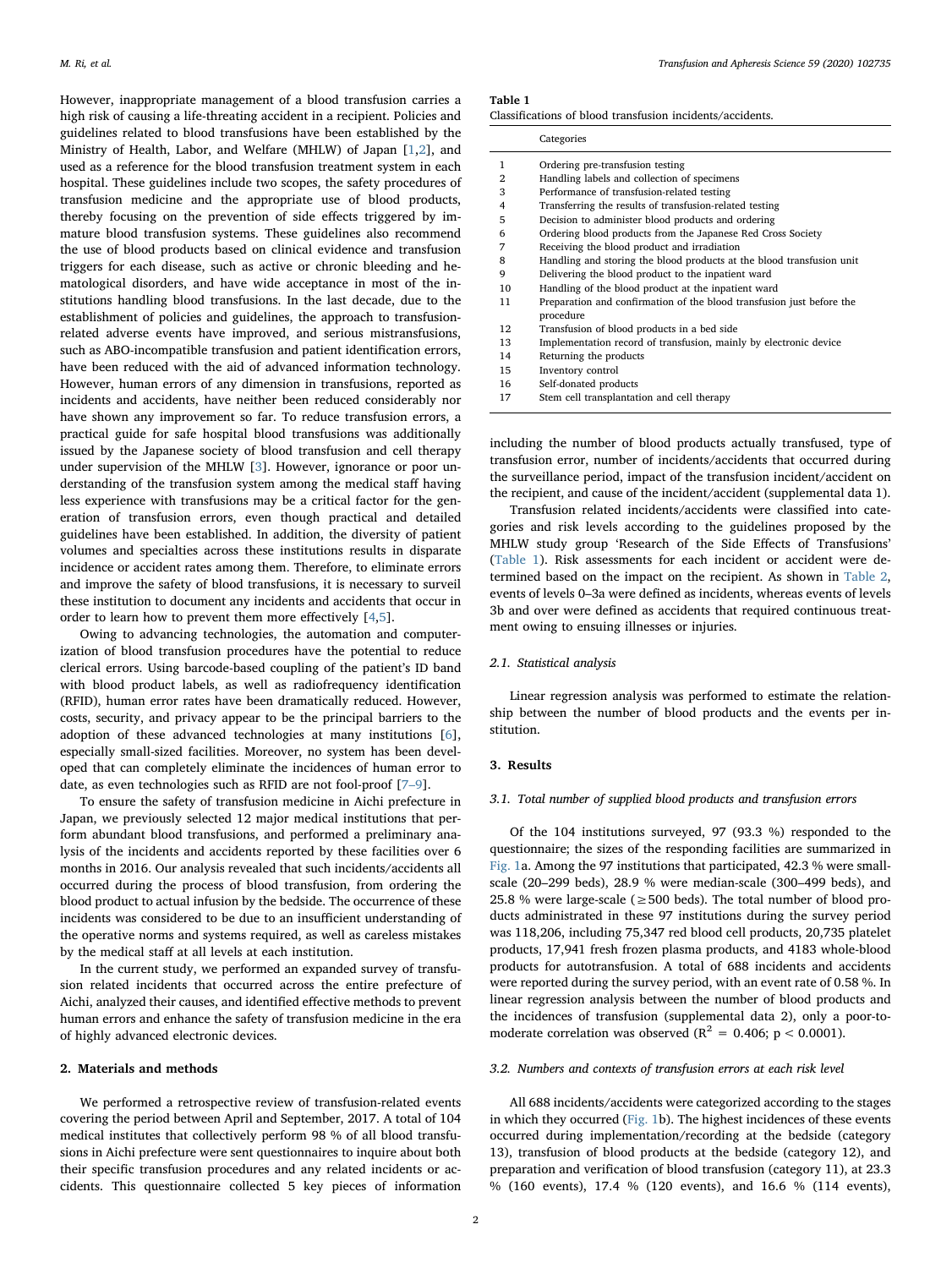<span id="page-2-0"></span>

| Table 2 |                                                                 |
|---------|-----------------------------------------------------------------|
|         | Definitions of blood transfusion incident/accident risk levels. |

|          | Level    | Description                                                                      |
|----------|----------|----------------------------------------------------------------------------------|
| Incident | Level 0  | Found and corrected a mistake that risked incorrect handling                     |
|          | Level 1  | No consequences for the patient owing to the incident                            |
|          | Level 2  | Patient experienced incident-related consequences that did not require treatment |
|          | Level 3a | Any serious changes requiring transient treatment owing to the accident          |
| Accident | Level 3b | Any serious changes owing to the accident that required continuous treatment     |
|          | Level 4a | Any serious changes owing to the accident that required long-term treatment      |
|          | Level 4b | Any serious changes that caused subsequent complications because of the accident |
|          | Level 5  | Death due to the accident                                                        |
|          |          |                                                                                  |

respectively. These 3 categories, which mainly involved checking and implementing the blood transfusion procedure at the bedside, accounted for half of all the incidents/accidents. Representative examples of such incidents or accidents in each category are shown in [Table 3.](#page-3-0)

<span id="page-2-1"></span>The breakdown of all 688 incidents/accidents category-wise is seen in [Fig. 2](#page-3-1)a. As seen in [Table 4](#page-4-0), there were six events of level 3 and higher including 2 cases related to handling transfusions at the bedside (category 12), 2 related to autologous transfusion (category 16), 1 involving inventory control (category 15), and 1 involving internal handling (category 10). In 2 cases, autologous blood samples were spoiled owing to incorrect handling of the storage bag, and spoilage of a cord blood stem cell product also occurred because of inefficient handling of the refrigerator. Incidents or accidents occurred across all stages of blood transfusion, and the main reasons for their occurrence



Fig. 1. Types of institutions enrolled in this study and classification of transfusion incidents/accidents. (a) The sizes of the 97 institutions enrolled in this study. (b) Numbers and percentages of transfusion incidents/accidents in each category.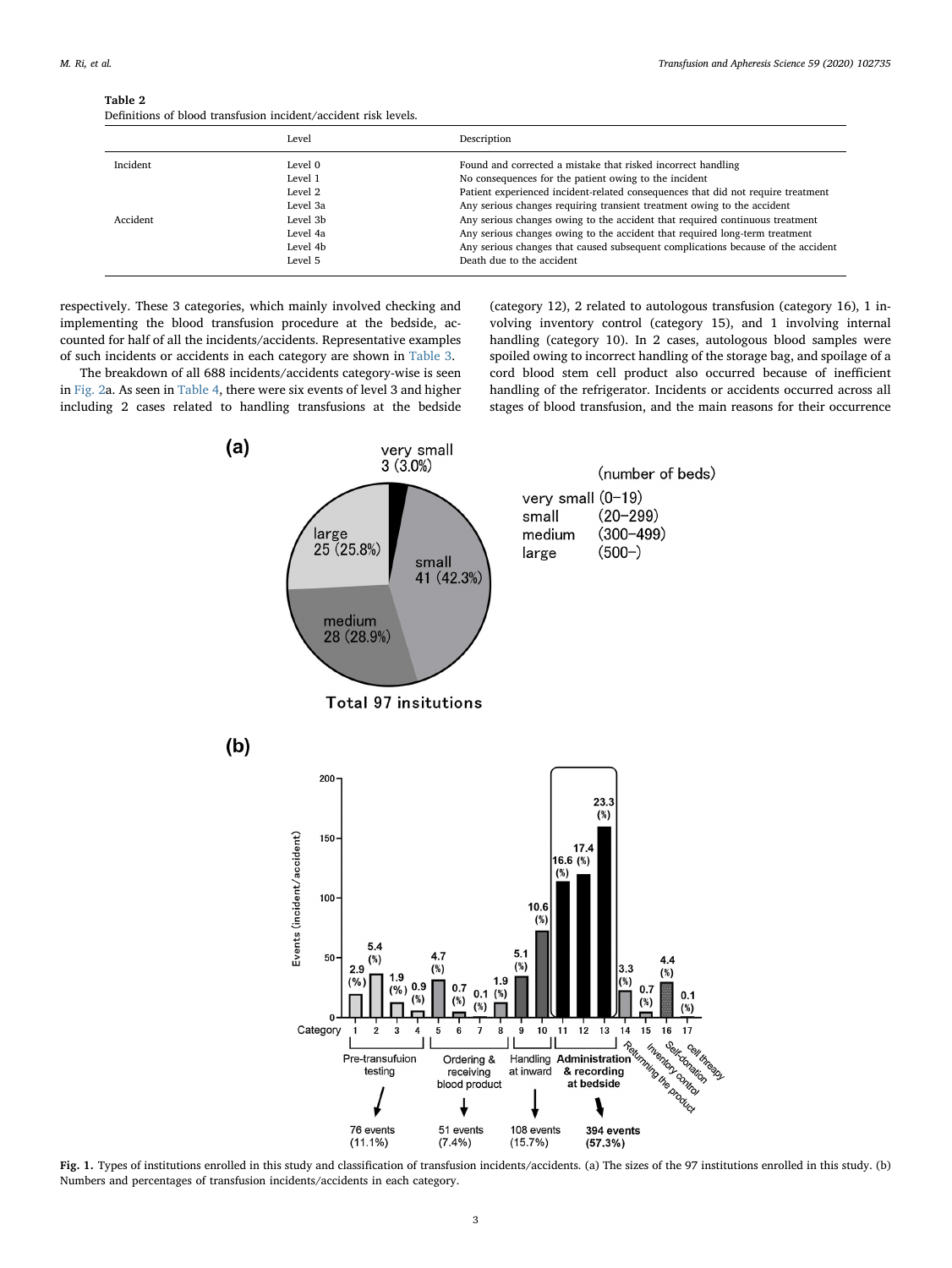#### <span id="page-3-0"></span>Table 3

Representative cases of incidents/accidents from the error 3 categories that occurred most frequently.

| Category | Representative case                                                   |
|----------|-----------------------------------------------------------------------|
| 11       | Lack of informed consent for transfusion                              |
|          | Lack of confirmation just before administering the product, such as   |
|          | coupling the patient's ID band with the blood product label           |
|          | Wrong setting of the speed of the administration                      |
| 12       | Forgetting to administer the blood product at a planned time or date. |
|          | A root error resulting in mixing the blood product with other drugs   |
|          | Administration of the wrong blood product volume                      |
| 13       | Forgetting to record the administered blood product                   |
|          | Recording the ID of an unused product                                 |
|          | No observation or recording of side effects following blood           |
|          | transfusion                                                           |
|          |                                                                       |

were either a poor understanding of (or insufficient compliance with) operational procedures, insufficient collaboration between the medical staff, and human errors attributable to work fatigue.

Finally, we analyzed the categories of incidents/accident as a function of institution size [\(Fig. 2](#page-3-1)b and c). Among all groups, a high incidence of category 11–13 errors was observed (62.4 %, 46.9 %, and 48.0 % in large-, medium, and small-sized institutions, respectively; [Fig. 2c](#page-3-1)). However, when focusing on the early processes of blood transfusions (categories 1–4), small- and medium-sized institutions showed higher incident rates (17.9 % and 13.3 %, respectively); largesized institutions had a rate of 8.6 %.

#### 4. Discussion

<span id="page-3-1"></span>In our study, responses to the questionnaires were obtained from most of the institutions that perform blood transfusions in Aichi

prefecture. Therefore, our retrospective study includes almost all cases of transfusion errors that occurred across institutions of all sizes, and may thus provide actionable data that can be used to prevent future transfusion errors.

A total of 688 transfusion-related incidents/accidents occurred over 6 months in Aichi prefecture; as such, the rate of incidents/accidents was 0.58 %. This rate was relatively higher than those found in 2 previous studies conducted in Japan, including a survey of incidents/ accidents at 12 major institutions in Aichi prefecture (0.38 %) and a 7 year survey of a single institute (0.51 %) [\[10](#page-5-7)]. Unlike these previous studies, ours included a high number of small- or medium-sized institutions; these showed rates of incidents/accidents per transfused blood sample (1.16 % and 0.56 %, respectively), which were higher than the rates observed in large-sized facilities. Among all the processes related to blood transfusion procedures, those involving pre-transfusion tests (categories 1–4) showed a lower frequency of incidents/accidents than did other processes. However, a relatively high rate of incidents during pre-transfusion testing was observed in small- or medium-sized institutions, indicating the lack of a well-constructed system or inexperience in handling pre-transfusion testing in such facilities. The establishment of a well-planned system that takes into account the characteristics and size of each individual facility is required to ensure patient safety during pre-transfusion testing [[6](#page-5-5)].

Consistent with previous reports [[11,](#page-5-8)[12\]](#page-5-9), approximately one-half of the incidences/accidents observed in our study were from categories 11–13, which involved bedside procedures. Therefore, retraining of personnel for proper compliance with transfusion procedures, especially physicians and nurses, is needed to reduce bedside errors. Several errors related to the recording of administered blood products (category 13), such as documenting unused blood samples, neglecting to record transfusion-related side effects, and forgetting to document the transfusion altogether, were observed. Although the development of



Fig. 2. Classification of transfusion incidents/accidents according to risk level and category. (a) The numbers of incidents/accidents in each risk level. (b) & (c) Populations that experienced incidents/accidents of categories 1–4, categories 11–13, and other categorizes per size of facility.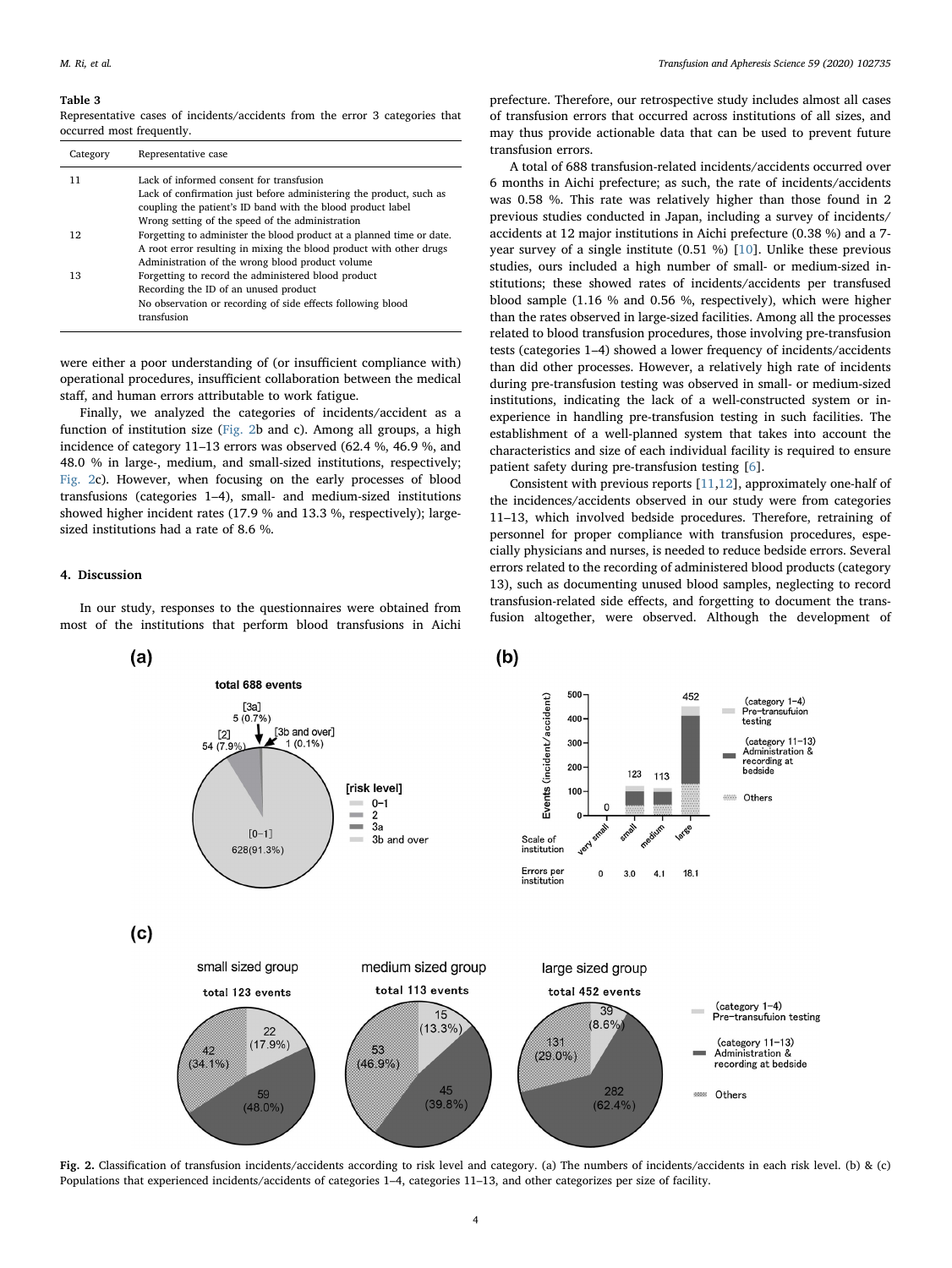#### <span id="page-4-0"></span>Table 4

Cases of error category level 3 and higher.

| Category | Level | Case                                                                                                                                                                                                                                                                                              |
|----------|-------|---------------------------------------------------------------------------------------------------------------------------------------------------------------------------------------------------------------------------------------------------------------------------------------------------|
| 10       | 3a    | Blood products sent from blood transfusion unit to the ward were missing resulting in worsening of anemia in the patient.                                                                                                                                                                         |
| 12       | 3a    | Administration of multiple blood products within a short period without planned interval between the products, resulting in heart failure of the patient due to<br>overdose.                                                                                                                      |
|          | 3a    | Missed observation of the patient with history of transfusion allergy during administration of blood product, resulting in worsening of the transfusion allergy<br>and the need for intensive medication.                                                                                         |
| 15       | 3b    | Missed closing the lid of liquid nitrogen freezer used for preservation of cord blood stem cells, resulting in spoiled cord blood cells. This accident resulted in<br>termination of allogeneic stem cell transplantation and subsequent progression of the hematological disease in the patient. |
| 16       | 3a    | Spoiled autologous blood samples just before the transfusion due to incorrect handling of the storage bag in the postoperative patient. Emergency transfusion<br>was performed.                                                                                                                   |
|          | 3a    | Excessive blood collection from the patient for autologous blood transfusion due to missing confirmation of planned volume, leading to the development of<br>vasovagal reaction and the need for medication.                                                                                      |

electronic equipment enables the establishment of well-planned blood transfusion procedures, human errors still occur [\[6,](#page-5-5)[9](#page-5-10),[13\]](#page-5-11). To prevent this, training of the medical staff to comply with transfusion procedures should be prioritized [[11,](#page-5-8)[14\]](#page-5-12).

In our study, the main causes of incidents/accidents were attributed to simple mistakes such as the lack of documentation or carelessness. Transfusion-related errors can be serious in nature, such as when incompatible blood is administered. Excess dependence on electronic devices may also trigger human errors and/or prevent their early detection; therefore, essential preventive precautions, compliance with operating procedures, and verifying that the blood product matches the intended recipient at the bedside should all be emphasized via educational or retraining programs targeting the medical staff. In most academic institutions, lectures on transfusion medicine and practical examinations on transfusion-related training are conducted for both the undergraduate and graduate students; however, in Japan, no systematic evaluation of comprehension and attainment of transfusion procedures in students are conducted before they begin working. Therefore, to reduce errors caused by lack of knowledge and experience among the medical staff, well-planned training and pre-work evaluation of the performance of the transfusion procedure should be conducted.

With respect to the risk level of incidents/accidents, most cases were assessed as levels 0–2, suggesting that the risk to the patients' safety was minimal. However, level 3 events occurred in 6 cases, among which 5 transpired in large-sized institutions. These included 1 event related to the handling of a blood product at an inpatient ward (category 10), 2 events related to errors at bed side (category 12), 1 event related to the inefficient handling of a refrigerator (category 15), and 2 events related to autologous transfusion (category 16). Among them, two serious incidents occurred at a bed side (category 12), a heart failure due to an overdose of blood products, and worsening of a transfusion allergy in a patient with a history of transfusion allergy, that could have been prevented if multiple checks had been conducted by the staff. While administering two or more blood products, the planned interval between the products and the dosing rate of administration should be carefully confirmed before the start of the procedure. In addition, history of side effects and allergy related to transfusion in the patient should be shared and re-confirmed by the staff. Lacking confirmation of these fundamental matters is likely to trigger other serious malpractices, and therefore should be corrected by re-training the medical staff and re-confirming the checking procedure. In case of the spoiled cord blood (level 3b, category 16), a simple mistake of forgetting to close the lid of the refrigerator caused a serious consequence of cancellation of the allogenic transplantation and subsequent worsening of the hematological disorder. The reason for this error may be the lack of experience of the staff handling the liquid nitrogen tank, and inadequate setting of the temperature monitoring system. In Japan, stem cell transplantations are performed even in small-sized institutions, and the employment of specialized technical staff for transfusion and cell therapy has been insufficient in most of the institutions. Therefore, further improvement in handling the preservation of blood and cell

products and preserving the quality of these products is required to avoid serious errors and secure the safety of the transfusion recipients.

Recent advantages of the risk management system has encouraged all the staff in healthcare institutions to voluntarily report medical adverse events, incidents and accidents, promptly. Most medium- to large-sized institutions have formed a medical safety committee with a safety manager for each department, to collect and evaluate all the incidents/accidents occurring in the institution. Reporting of critical incidents can provide an important learning effect from the errors as it helps to unmask potentially critical weak points. In Japan, most of the institutions handling blood transfusions hold a conference for the safety managers and Transfusion Therapy Committee once a month, to evaluate all the events related to transfusion errors, and submit a report of the transfusion errors to the regional bureau of health and welfare. Recently, several large institutions have developed computerized incident reporting, which can detect preventable events from the medical records, and operate the critical incident reporting system (CIRS) uniquely. However, these systems have been introduced in limited institutions, mainly large-sized institutions, and no data are available on how the CIRS is used within the healthcare facilities in Japan. CIRS can be regarded as a helpful and supportive tool in clinical risk management. Sharing all transfusion errors among the institutions by a wellestablished CIRS is desirable to support organizational learning and collective knowledge management.

As a limitation of our study, transfusion errors were retrospectively analyzed, and replies in the questionnaire may be subject to recall or other biases. In addition, our study had several other issues that required improvement: the number of institutions investigated was small, duration of the investigation period was limited, and there was a lack of critical content related to each incident/accident, such as the kind of medical staff responsible for the incident/accident and the adequacy assessment of the blood transfusion training pathway at each institution. A well-planned prospective survey is desirable to resolve the bias and elucidate the fundamental issues triggering blood transfusion errors at each institution more accurately.

Results of the current study were reported to the Aichi Prefectural Joint Committee of Blood Transfusion Therapy. After evaluation and approval by the committee, these results were posted on the homepage of the regional bureau of health and welfare in Aichi prefecture, and also sent to all the institutions handling blood transfusions. Several institutions adopted the results of the current study to educate and train all the medical staff handling blood transfusions. In addition, a survey of the transfusion system and related problems in small-sized institutions and home medical care centers such as clinics has now been proposed based on the result of our study, which will be conducted by the Aichi Prefectural Joint Committee of Blood Transfusion Therapy.

In conclusion, errors were observed during all stages of the blood transfusion process, mainly during the confirmation, handling, and documenting of transfusions by the bedside. Most were simple mistakes committed by the medical staff. Education, training, and assuring compliance with proper transfusion procedures for all the involved